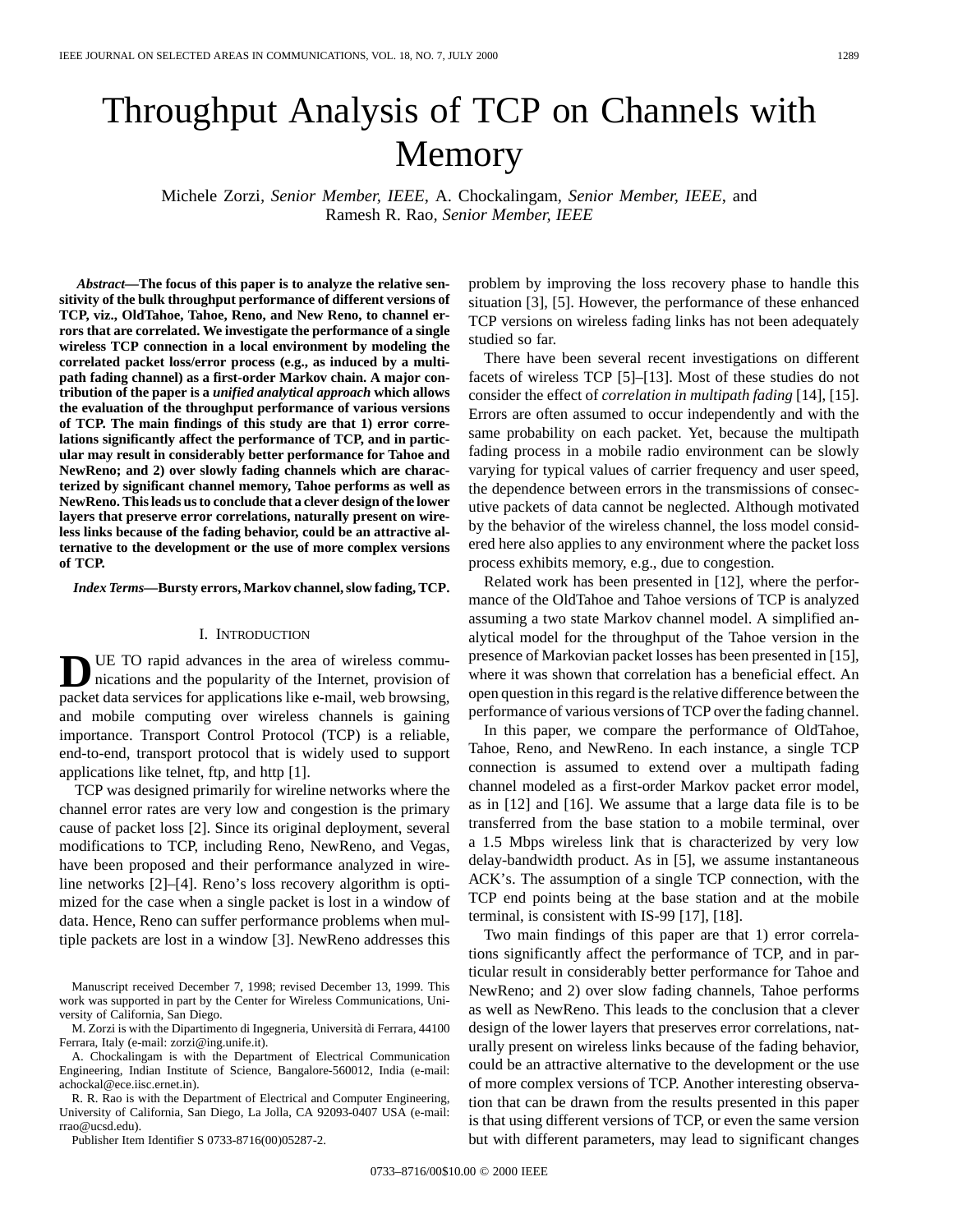in the energy consumption performance of the protocol, directly affecting the battery life of a portable device. This issue is discussed in detail in [19].

This work provides a *unified analytical approach* to the study of all four versions of TCP considered. This greatly simplifies the assessment of the sensitivity of the various versions to the system parameters in a variety of situations. So far, no analytical approaches have been developed for the *correlated channel* case, except for Tahoe [12]. Also, this study differs from the results reported in [18] in that we examine OldTahoe, Tahoe, Reno, and NewReno without any underlying link protocol, whereas the focus in [18] was on the specific IS-99 system which uses a radio link protocol (RLP) below the TCP layer. TCP with an underlying FEC/ARQ link layer protocol is a topic of ongoing investigation [23].

The paper is organized as follows. In Section II, we describe the OldTahoe, Tahoe, Reno, and NewReno versions of TCP. The system model and the correlated fading channel model considered in this paper are presented in Section III. The analytical approach is introduced in Section IV. Section V provides the results comparing the performance of TCP OldTahoe, Tahoe, Reno, and NewReno on correlated fading channels. Finally, conclusions and topics of future research are provided in Section VI.

### II. TCP OLDTAHOE, TAHOE, RENO, AND NEWRENO

In this section, we provide a description of the receive and transmit processes in TCP OldTahoe, Tahoe, Reno, and NewReno. While the receive processes are the same for all of them, their transmit processes are different in the way the *loss recovery phase* is implemented. The following description of the receive and transmit processes follows that of [5].

The TCP receiver can accept packets out of sequence, but will only deliver them in sequence to the TCP user. During connection setup, the receiver advertizes a maximum window size,  $W_{\text{max}}$ , so that the transmitter does not allow more than  $W_{\text{max}}$  unacknowledged data packets outstanding at any given time. The receiver sends back an acknowledgment (ACK) for every data packet it receives correctly. The ACK's are cumulative. That is, an ACK carrying the sequence number  $m$  acknowledges all data packets up to, and including, the data packet with sequence number  $m - 1$ . The ACK's will identify the next expected packet sequence number, which is the first among the packets required to complete the in-sequence delivery of packets. Thus, if a packet is lost (after a stream of correctly received packets), then the transmitter keeps receiving ACK's with the sequence number of the first packet lost (called duplicate ACK's), even if packets transmitted after the lost packet are correctly received at the receiver.

The TCP transmitter operates on a window based transmission strategy as follows. At any given time  $t$ , there is a lower window edge  $A(t)$ , which means that all data packets numbered up to, and including,  $A(t) - 1$  have been transmitted and acknowledged, and that the transmitter can send data packets from  $A(t)$  onwards. The transmitter's congestion window,  $W(t)$ , defines the maximum amount of unacknowledged data packets the transmitter is permitted to send, starting from  $A(t)$ . Under normal data transfer,  $A(t)$  has nondecreasing sample paths. However, the adaptive window mechanism causes  $W(t)$ to increase or decrease, but never to exceed  $W_{\text{max}}$ . Transitions in the processes  $A(t)$  and  $W(t)$  are triggered by the receipt of ACK's. The receipt of an ACK that acknowledges some data will cause an increase in  $A(t)$  by an amount equal to the amount of data acknowledged. The change in  $W(t)$ , however, depends on the particular version of TCP and the congestion control process. Each time a new packet is transmitted, the transmitter starts a timer. If such timer reaches the *round-trip timeout* value (derived from a round-trip time estimation procedure [1]) before the packet is acknowledged, timeout timer expiration occurs, and retransmission is initiated from the next packet after the last acknowledged packet. The timeout values are set only in multiples of a timer granularity [1].

The basic window adaptation procedure, common to all TCP versions [20], works as follows. Let  $W(t)$  be the transmitter's *congestion window width* at time t, and  $W_{th}(t)$  be the *slowstart threshold* at time t. The evolution of  $W(t)$  and  $W_{th}(t)$  are triggered by ACK's (new ACK's, and not duplicate ACK's) and timeouts as follows.

- 1) If  $W(t) < W_{th}(t)$ , each ACK causes  $W(t)$  to be incremented by 1. This is the *slow start* phase.
- 2) If  $W(t) \geq W_{th}(t)$ , each ACK causes  $W(t)$  to be incremented by  $1/(W(t))$ . This is the *congestion avoidance* phase.
- 3) If timeout occurs at the transmitter at time t,  $W(t^+)$  is set to 1,  $W_{th}(t^+)$  is set to  $[W(t)/2]$ , and the transmitter begins retransmission from the next packet after the last acknowledged packet.

Note that the transmissions after a timeout always start with the first lost packet. The window of packets transmitted from the lost packet onwards, but before retransmission starts, is called the *loss window*.

Besides running the basic window adaptation algorithm, the transmitter performs the following tasks which are related to packet losses:

- *loss detection:* a mechanism by which the transmitter concludes (correctly or incorrectly) that a packet was lost
- *loss recovery phase:* a mechanism which allows the protocol to recover lost packets through retransmission
- *window adaptation during loss recovery:* the way window adaptation is handled while lost packets are being recovered (different than the basic window adaptation in general).

The above procedures are implemented in TCP OldTahoe, Tahoe, Reno, and NewReno as follows.

- In the case of OldTahoe, loss detection and recovery is performed only through timeout and retransmission. Window adaptation during loss recovery follows the basic algorithm.
- In the case of Tahoe, in addition to the regular timeout mechanism, a *fast retransmit* procedure is implemented for loss detection. If subsequent to a packet loss, the transmitter receives the  $K$ th duplicate ACK at time  $t$ , before the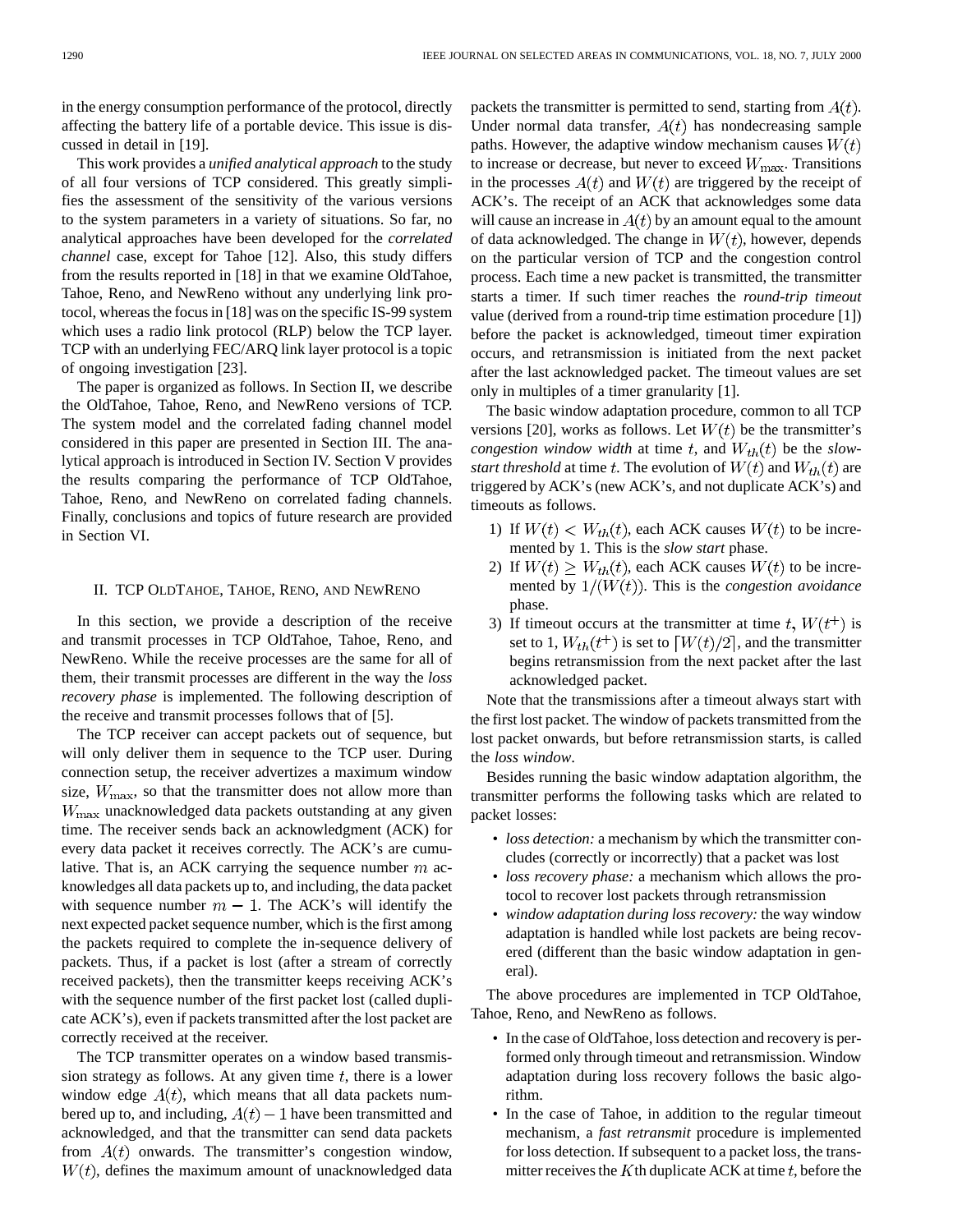timer expires, then the transmitter behaves as if a timeout has occured and begins retransmission, with  $W(t^+)$  and  $W_{th}(t^{+})$  as given in the basic window adaptation algorithm.

- In the case of Reno also, the fast retransmit procedure following a packet loss is implemented. However, the subsequent recovery procedure is different. If the  $K$ th duplicate ACK is received at time t, then  $W_{th}(t^{+})$  is set to  $[W(t)/2]$ , and  $W(t^+)$  is set to  $W_{th}(t^+) + K$  instead of 1 (the addition of  $K$  accounts for the  $K$  packets that have successfully left the network). The Reno transmitter then retransmits only the first lost packet. As the transmitter waits for the ACK for the first lost packet retransmission, it may get duplicate ACK's for the outstanding packets. The receipt of each of such duplicate ACK causes  $W(t)$ to be incremented by 1. If there was only a single packet loss in the loss window, then the ACK for its retransmission will complete the loss recovery;  $W$  at this time would be set to  $W_{th}$ , and the transmission resumes according to the basic window control algorithm. If there are multiple packet losses in the loss window, then the ACK for the first lost packet retransmission will advance the left edge of the window,  $A$ , by an amount equal to 1 plus the number of good packets between the first lost packet and the next one. In this case, if the loss recovery is not successful due to lack of the duplicate ACK's necessary to trigger multiple fast retransmits, then a timeout has to be waited for. The above data loss recovery strategy in Reno is shown to perform better than Tahoe when single packet losses occur in the loss window, but can suffer performance problems when multiple packets are lost in the loss window [3].
- In the case of NewReno, fast retransmit and congestion window adaptation are as in Reno, but the loss recovery mechanism is as in Tahoe [5]. That is, NewReno will not send the first lost packet alone and wait for its ACK like Reno. Instead it will continue with the transmission of subsequent packets like Tahoe. The NewReno version of the protocol can recover from multiple packet losses in some cases.

### III. SYSTEM MODEL

Data exchange in TCP involves a connection setup phase, a data transfer phase, and a connection tear-down phase. In this paper, we are primarily interested in the bulk throughput performance of TCP. Consequently, we model only the data transfer phase of the protocol which dominates the overall performance. We consider a single transmitter–receiver pair running TCP on a dedicated link characterized by a two-state Markov packet error process, zero propagation delay, and perfect feedback. The transmitter is assumed to have an infinite supply of packets to send.

In particular, in the numerical evaluations, a 1.5 Mbps wireless data link with a negligibly small bandwidth-delay product is assumed. Therefore, the acknowledgments (ACK's) from the mobile receiver arrive instantaneously at the base station. The ACK packets are assumed to arrive error-free. These assumptions may be expected to be reasonable in wireless local environments where the propagation delays are small, and the ACK packets are relatively smaller in size than data packets (40 bytes versus 500–1500 bytes). We checked the validity of these assumptions by running some simulations<sup>1</sup> including  $ACK$  delay and ACK errors. As expected, for typical values of the parameters as encountered in a local wireless environment (e.g., ACK delays less than a couple of TCP slot intervals and ACK error probability not exceeding 0.01), the effect of ACK delays and errors on the TCP throughput performance is negligible.

As is usually done in most studies taking an analytical approach, we assume the presence of a single TCP connection over the wireless channel. Unlike in [5], where the base station side TCP/IP stack is placed on a fixed LAN host from which packets are routed through an intermediate system to the mobile terminal, we assume that the TCP/IP stack is directly placed at the base station similar to TCP placement in IS-99 [17]. Consequently, there is no queueing and no delay due to the intermediate system.

# *A. Channel Model*

We model the correlation in the multipath fading process using a first-order Markov model for the process of packet errors, as proposed in [16]. The statistics of the packet errors is then fully characterized by the transition matrix of such process:

$$
M_c = \begin{pmatrix} p_{BB} & p_{BG} \\ p_{GB} & p_{GG} \end{pmatrix}
$$
 (1)

where  $p_{BG}$  is the transition from bad to good, i.e., the conditional probability that successful transmission occurs in a slot given that a failure occurred in the previous slot, and the other entries in the matrix are defined similarly. The average probability of a packet loss,  $P_E$ , can be found from the probabilities in (1), which in turn depend on the physical characterization of the channel, usually expressed in terms of the *fading margin*, F, and the *normalized Doppler bandwidth*,  $f_dT$ , where T is the packet duration [16]. Detailed relationships between the Markov transition probabilities and the fading channel parameters are given in [16].

To apply this Markov model at the TCP packet level, we assume a TCP packet size of 1400 bytes. At 1.5 Mbps rate, this corresponds to a packet transmission time  $T$  of about 7.5 ms. By choosing different  $P_E$  and  $f_dT$  values, we can establish fading channel models with different degrees of correlation in the fading process. When  $f_dT$  is small, the fading process is very correlated (long bursts of packet errors); on the other hand, for larger values of  $f_dT$ , successive samples of the channel are almost independent (short bursts of packet errors). Table I shows the Markov parameters  $p_{GG}$  and  $p_{BB}$ , and the average length of a burst of erroneous packets,  $(1 - p_{BB})^{-1}$ , for different values of  $P_E$  and  $f_dT$ .

It should be stressed here that the parameters given in Table I are computed according to the simplified analytical model of [16]. One may expect to find some discrepancies between these values and the values obtained through actual simulations over

<sup>&</sup>lt;sup>1</sup>Simulation results presented in the paper have been obtained using Berkeley's network simulator ns.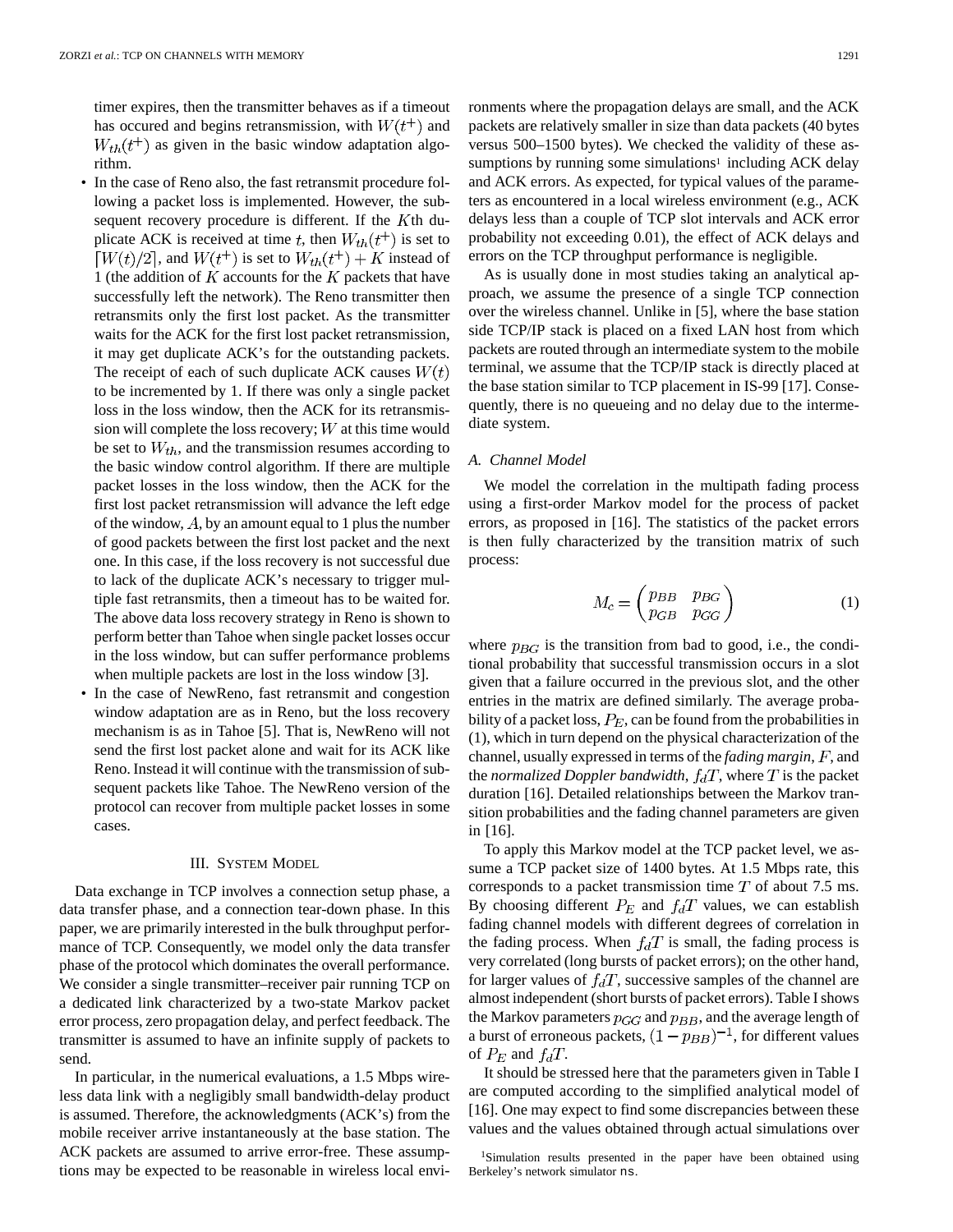TABLE I MARKOV PARAMETERS  $p_{GG}$  and  $p_{BB}$  at Different Values of  $P_E$  AND  $f_dT$ 

| $f_dT$ | $P_E$ | $F$ (dB) | $p_{GG}$ | $p_{BB}$ | $(1-p_{BB})^{-1}$ |
|--------|-------|----------|----------|----------|-------------------|
| 0.01   | 0.001 | 29.9978  | 0.999329 | 0.329452 | 1.49132           |
|        | 0.01  | 19.9782  | 0.997518 | 0.754308 | 4.07013           |
|        | 0.1   | 9.77322  | 0.991872 | 0.926851 | 13.6708           |
| 0.08   | 0.001 | 29.9978  | 0.999007 | 0.008239 | 1.00831           |
|        | 0.01  | 19.9782  | 0.990680 | 0.077286 | 1.08376           |
|        | 0.1   | 9.77322  | 0.940354 | 0.463188 | 1.86285           |
| 0.64   | 0.001 | 29.9978  | 0.999000 | 0.001185 | 1.00238           |
|        | 0.01  | 19.9782  | 0.990019 | 0.011834 | 1.01198           |
|        | 0.1   | 9.77322  | 0.90182  | 0.116376 | 1.13170           |

the fading channel. The characterization of the packet error behavior induced by fading processes would merit a study by itself, and is beyond the scope of this paper. The fully analytical approach adopted here (Markov modeling of the error process with analytically computed parameters, coupled with the analytical throughput evaluation via Markov analysis) has the advantage of providing results quickly and to allow extensive investigation of the effect of system parameters. Moreover, the results and behaviors observed for more complicated simulation models (where we run the protocol over the actual error process produced by a Rayleigh fading trace) are very similar to the ones observed here, and therefore the potential of the analysis to provide useful insight is preserved. Some more discussion about the modeling of the fading channel is given in [19].

The case of independent and identically distributed (i.i.d.) errors will be also considered for comparison. In this case, the error process is memoryless and  $p_{BB} = p_{GB} = P_E$ .

Although motivated by the behavior of the wireless channel, the loss model considered here applies to any environment where the packet loss process exhibits memory, e.g., due to congestion. I.i.d. loss models do not capture this and Markov models are a natural choice in this case.

#### IV. ANALYTICAL APPROACH

### *A. Joint Window/Channel Evolution*

The analysis is based on a Markov/renewal reward approach. The following discussion, for the purpose of description and to introduce precisely the methodology, will refer to TCP Reno. With minor changes, the following can be adapted to the other versions of TCP, as will be detailed in later subsections.

The joint evolution of the window parameters and the channel state can be tracked by a random process  $\mathcal{X}(t) = (C(t -$ 1),  $W_{th}(t)$ ,  $W(t)$ , where  $W(t)$  and  $W_{th}(t)$  are the window size and the slow start threshold in slot t, respectively, and  $C(t-1)$  is the channel state (bad,  $B$ , or good,  $G$ , corresponding to an erroneous or correct transmission, respectively) in slot  $t - 1$ . Time is discrete, and the slot (packet transmission time) is the time unit. Unfortunately, this process is not Markov, since its evolution starting from a certain state also depends on other quantities not accounted for in  $\mathcal{X}(t)$ , such as the number of outstanding packets (i.e., packets whose ACK is being waited for) and the

"age" of each, implemented through a timeout timer. Incorporating these quantities into the process description would make it Markov but would produce such a large state space as to make its solution impractical.

An alternative is to sample the process appropriately. Specifically, we look for appropriate instants  $t_k$  such that  $X(k) \stackrel{\Delta}{=} \mathcal{X}(t_k)$  is a Markov process.

Consider a time slot immediately after a slot in which a timeout timer expired. According to the rules of TCP Reno, at that time the window size shrinks to 1 and all timers are reset, so that, from the point of view of the window adaptation algorithm, no outstanding packets are present. Therefore, at these instants, knowledge of  $(C(t-1), W_{th}(t), W(t))$  is all there is to know to characterize the window/channel evolution in the future.

Likewise, consider a time slot immediately following a slot in which the loss recovery phase was successfully completed. At this time, by definition, all outstanding packets have been acknowledged, and therefore no timeouts are active. Again,  $(C(t -$ 1),  $W_{th}(t)$ ,  $W(t)$  is all there is to know to characterize the window/channel evolution in the future.

Therefore, if we sample the process  $\mathcal{X}(t) = (C(t -$ 1),  $W_{th}(t)$ ,  $W(t)$  by choosing as sampling instants  $t_k$ 's the slots immediately following those in which either a timeout timer expires or a loss recovery phase is successfully completed, we obtain a process  $X(k) = \mathcal{X}(t_k)$  which is Markov. As an additional benefit, we note that, again from the protocol rules, the value of  $W(t_k)$  can only be equal to 1 (timeout case) or to  $W_{th}(t)$  (successful loss recovery). Finally, note that the channel state at time  $t_k - 1$  can be either erroneous or correct in the timeout case, but can only be correct for a successful loss recovery, which must be ended by a successful transmission. Therefore, the state space of the process  $X(k)$  is given by

$$
\Omega_X = \left\{ (C, W_{th}, 1), C = B, G, 1 \le W_{th} \le \left\lceil \frac{W_{\text{max}}}{2} \right\rceil \right\}
$$
  

$$
\cup \left\{ (G, W_{th}, W_{th}), 1 \le W_{th} \le \left\lceil \frac{W_{\text{max}}}{2} \right\rceil \right\}
$$
 (2)

where the first set corresponds to timeout and the second set corresponds to successful recovery phase. Note that the total number of states is in this case  $3[W_{\text{max}}/2] - 1$ .

# *B. Counting of Transmissions and Successes*

For the purpose of evaluating metrics of interest, such as throughput, the above information is not sufficient, since it does not track when transmission attempts and successful transmissions occur. Also, it does not track time, since no information is given about the span between successive sampling instants.

In order to be able to characterize these quantities, we consider a semi-Markov process (as defined in [21, Ch. 10]) which admits  $X(k)$  as its embedded Markov chain. That is, we label transitions of the chain  $X(k)$  with *transition metrics*, which track the (possibly random) events which determine time delay, transmissions, and successes. For a given transition, let  $N_d$  be the associated number of slots,  $N_t$  the number of transmissions, and  $N<sub>s</sub>$  the number of successful transmissions (the transition in question will be explicitly identified only when needed).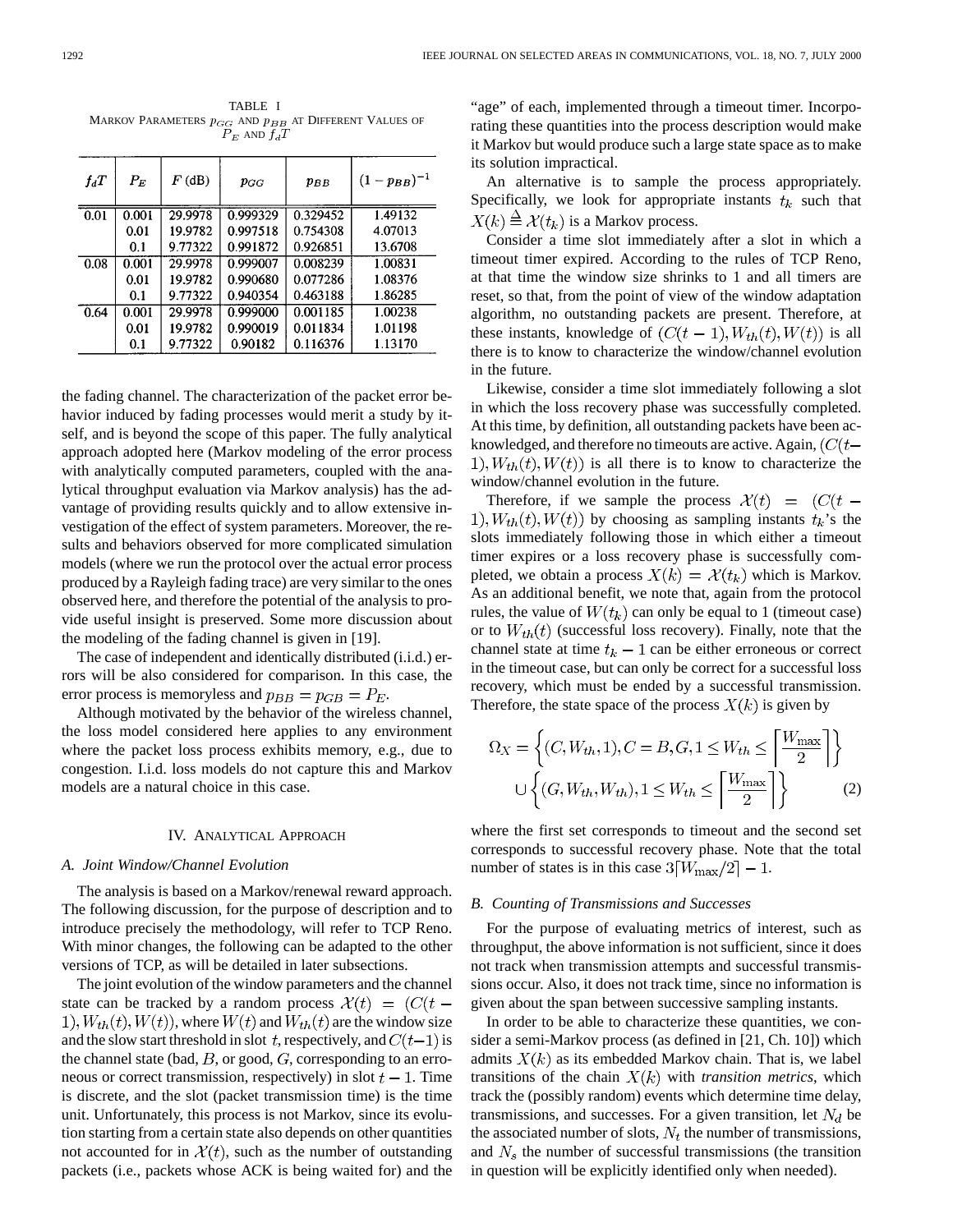For this model to be semi-Markov, one must guarantee that the probability distribution of the transition metrics is uniquely determined by the origin  $i$  and the destination  $j$  of the transition itself and, once conditioned on the pair  $i, j$ , they are independent of past and future evolution. One should observe that while this is rigorously verified for time delays and transmission attempts, it is not for successes, since whether or not a successful transmission is to be accounted for toward throughput depends on whether or not it had been already transmitted and counted in the past.2 One way around this problem, which we will adopt in this paper, is to consider two ways of counting successes. Whenever there is uncertainty about whether or not a successful transmission should be counted as a true success, counting it will lead to an optimistic throughput evaluation (upper bound), whereas not counting it would lead to a pessimistic throughput evaluation (lower bound). Note that in both cases, the number of successes counted for a transition only depends on when transmissions occur and on the channel state during those slots. Since both quantities evolve according to a semi-Markov processes, the two proposed counting strategies result in semi-Markov processes as well, and provide rigorous stochastic bounds. Tightness of these bounds has been verified to be always very good, so that this technique is very accurate.

As a final comment, we remark that bounding techniques will also be used in some cases to simplify the computation of some metrics. In fact, even though precise computation of all quantities would be possible in some cases, it is much better to replace it with an optimistic and a pessimistic approximations, which give tight bounds with the advantage of being simpler to compute.

### *C. Semi-Markov Analysis*

Let  $t_k$  be the kth sampling instant determined according to the above rules (without loss of generality, assume  $t_1 = 1$ .) We define  $cycle\ k$  as the time evolution of the system between the two consecutive sampling instants  $t_k$  and  $t_{k+1}$ . The statistical behavior of a cycle only depends on the channel state at time  $t_k$  – 1 and on the slow start threshold and window size at time  $t_k$ . Also, we assume that the process is stationary, so that everything is independent of  $k$ .

When we look at the evolution of the process during a generic cycle  $k$ , it is implicit in what follows that system variables are conditioned on  $X(k) = (C(t_k - 1), W_{th}(t_k), W(t_k)) \in \Omega_X$ , where  $\Omega_X$  is the set of all possible values of  $X(k)$  (state space of the sampled process). For simplicity of notation, let  $C(t_k-1)$  =  $C.$ 

Let  $n \geq 1$  be the first slot of the cycle to contain an erroneous transmission. The probability distribution of  $n$ , conditioned on the state at the beginning of the cycle, is given by

$$
\alpha_C(n) = P[\text{first error at } t = n | C(0) = C]
$$
  
= 
$$
\begin{cases} p_{CB} & n = 1 \\ p_{CG} p_{GG}^{n-2} p_{GB} & n > 1. \end{cases}
$$
 (3)

2In fact, it is possible that a packet transmission performed with good channel conditions is not acknowledged because older packets were incorrectly received and await retransmission. Further evolution may lead to this packet being transmitted again. Ignoring these cases would lead to incorrect double-counting of some packets.

Let  $Y(k)$  be the system state at time n in cycle k. Since transmissions in slots  $1, 2, \dots, n-1$  were successful, there are no outstanding packets except for the one transmitted at time  $n$ . Also, by definition we know that the channel state at time  $n$  is  $B$ . Finally, according to the protocol rules during the loss recovery phase, the value of the slow start threshold at time  $n, W_{th}(n)$ , does not play any role in determining the state at the beginning of cycle  $k+1$ <sup>3</sup>. Therefore, the state space  $\Omega_Y$  only consists of the possible values of the window size at time  $n$ , which is the only quantity to be tracked. The size of  $\Omega_Y$  is  $3W_{\text{max}}/2 - 1$ (for  $W_{\text{max}}$  even), which results from appropriate quantization of the actual window size (which is a real number in general), as discussed in the Appendix.

The system evolution during a cycle can then be separated into two parts. In the first part, the system makes a transition from a state  $X(k) \in \Omega_X$  to a state  $Y(k) \in \Omega_Y$ ; whereas in the second part, the system makes a transition from a state  $Y(k) \in$  $\Omega_Y$  to a state  $X(k+1) \in \Omega_X$ . Due to the feedforward structure of the transitions, we can consider the two parts separately, and then combine the results to obtain the complete description of a full cycle.

More specifically, let  $\Phi^{(1)}(z)$  be a matrix whose ijth entry is the transition function associated to the transition from state  $i \in \Omega_X$  to state  $j \in \Omega_Y$ , and analogously let  $\Phi^{(2)}(z)$  be a matrix whose  $j\ell$ th entry is the transition function associated to the transition from state  $j \in \Omega_Y$  to state  $\ell \in \Omega_X$  [21]. The statistics of the system evolution during a cycle is fully characterized by the matrix

$$
\mathbf{\Phi}(z) = \mathbf{\Phi}^{(1)}(z)\mathbf{\Phi}^{(2)}(z) \tag{4}
$$

whose entries are the transition functions associated to transitions from  $\Omega_X$  to itself.

The variable  $z$  is in general a vector of transform variables, each of which tracks a quantity of interest. In our case, we set  $z = (z_d, z_t, z_s)$ , to track the delay, number of transmissions and number of successes. More precisely, let  $\xi_{ij}(N_d, N_t, N_s)$ be the probability that the system makes a transition to state j in exactly  $N_d$  slots, and that in  $\{1, 2, \dots, N_d\}$   $N_t$  transmission attempts are performed and  $N_s$  transmission successes are counted, given that the system was in state  $i$  at time 0. Then, we have

$$
\Phi_{ij}(z_d, z_t, z_s) = \sum_{N_d, N_t, N_s} \xi_{ij}(N_d, N_t, N_s) z_d^{N_d} z_t^{N_t} z_s^{N_s}.
$$
 (5)

In particular, the transition matrix of the embedded Markov chain is just given by  $P = \Phi(1,1,1)$ . The matrix of average delays can be found as

$$
D = \frac{\partial \Phi(z_d, z_t, z_s)}{\partial z_d} \bigg|_{z_d, z_t, z_s = 1}
$$
  
=  $D_1 \Phi^{(2)}(1, 1, 1) + \Phi^{(1)}(1, 1, 1)D_2$  (6)

<sup>3</sup>According to the rules of the algorithm,  $W_{th}(t_{k+1})$  is determined based on  $W(n)$  and on what happens during the loss recovery phase (if any), and  $W(t_{k+1})$  is either 1 or  $W_{th}(t_{k+1})$ . Finally, the channel state is not influenced by the window evolution.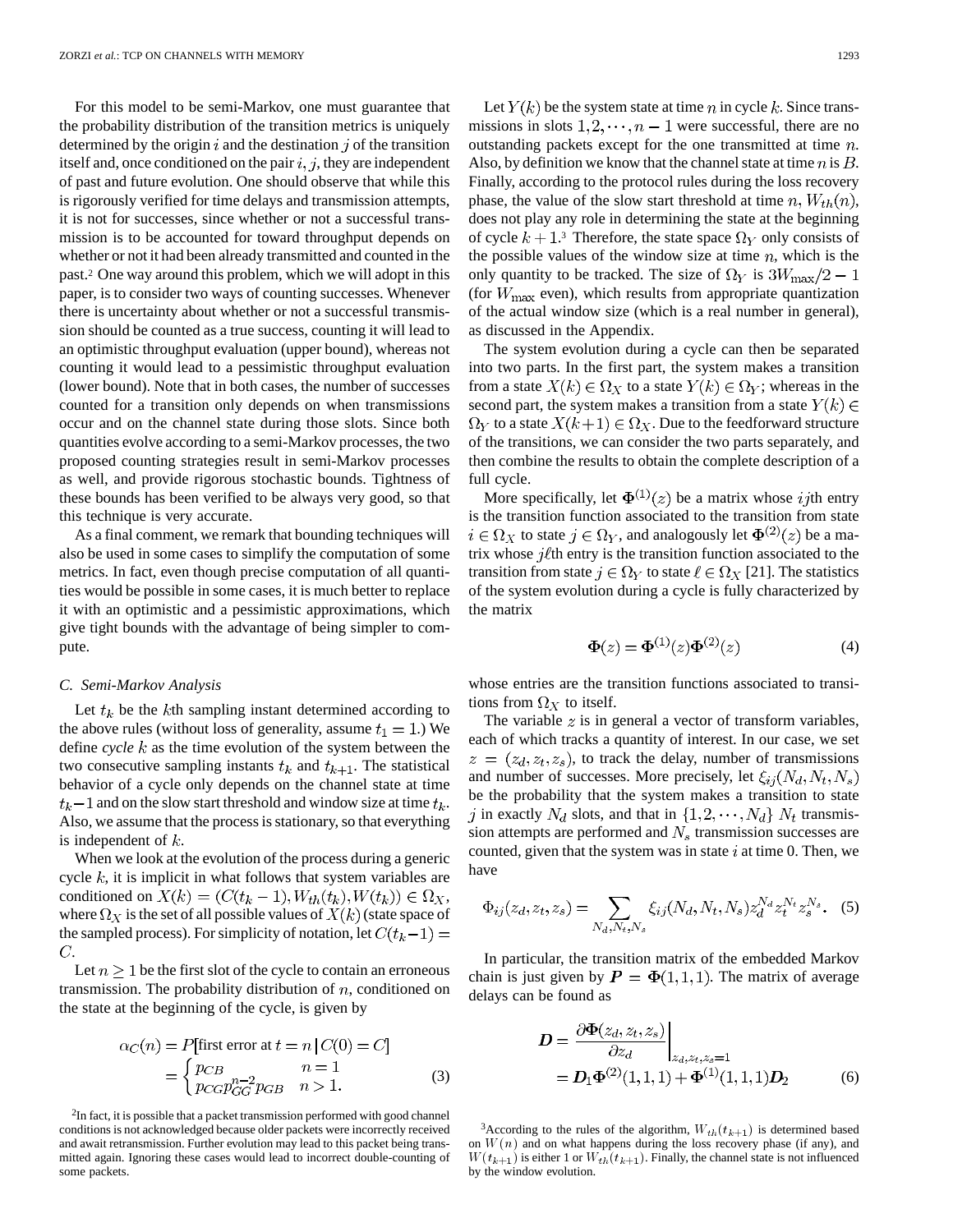where

$$
D_1 = \frac{\partial \Phi^{(1)}(z_d, z_t, z_s)}{\partial z_d} \Big|_{z_d, z_t, z_s = 1}
$$
  
\n
$$
D_2 = \frac{\partial \Phi^{(2)}(z_d, z_t, z_s)}{\partial z_d} \Big|_{z_d, z_t, z_s = 1}.
$$
 (7)

The averages of the other quantities,  $T$ ,  $S$ , can be found similarly.

According to the theory presented in [21] and [22], from the above quantities we can compute a number of steady-state performance parameters. In particular, we can evaluate the average throughput as

throughput 
$$
= \frac{\sum_{i \in \Omega_X} \pi_i \sum_{j \in \Omega_X} P_{ij} S_{ij}}{\sum_{i \in \Omega_X} \pi_i \sum_{j \in \Omega_X} P_{ij} D_{ij}}
$$
(8)

where  $\pi_i, i \in \Omega_X$ , are the steady-state probabilities of the Markov chain with transition matrix  $P$ . The average number of transmissions per slot can be similarly computed, by using  $T_{ij}$  instead of  $S_{ij}$ , and is related to the energy consumption of the protocol [19].

Note that, in order to compute steady-state performance from this analysis, knowledge of  $P = \Phi(1, 1, 1)$  and of  $D, T$ , and S is sufficient. On the other hand, wherever possible, we will give the full form of the transition functions, which may be useful in further elaborations (e.g., computation of higher moments [21]).

In the following, we evaluate the transition functions  $\Phi^{(1)}(z)$ and  $\Phi^{(2)}(z)$ . The major task here is to correctly identify all possible transitions and the associated transition functions. We proceed in the following way. For each possible system state (transition origin):

- 1) a set of mutually exclusive events is identified, exhausting all possibilities;
- 2) for each of those events, based on the origin state and on the protocol rules:
	- a) the destination of the corresponding transition is identified
	- b) the transition function is computed;
- 3) transitions corresponding to distinct events but leading to the same destination state are combined (i.e., the corresponding transition functions are added), to obtain  $\Phi^{(1)}(z)$  and  $\Phi^{(2)}(z)$ .

# *D.* Computation of  $\mathbf{\Phi}^{(1)}(z)$

Since the first part of a cycle consists of error-free transmissions, and since all versions of TCP considered here have the same window adaptation mechanism as long as there are no errors, the computation of  $\mathbf{\Phi}^{(1)}(z)$  described here applies to all versions of TCP.

Let  $X = X(k) = (C, W_{th}, W)$ . The first part of the cycle has a duration of  $N_d = n$  slots with probability  $\alpha_C(n), n \geq 1$ . Conditioned on the value of  $n$ , the value of the window size at time *n* is a deterministic function  $w(n, W, W_{th})$  of  $W_{th}$  and  $W$  that can be easily tabulated, and is assumed here to be known. Therefore, the window size at time  $n$  is denoted by

$$
Y = W(n) = w(n, W, W_{th}).\tag{9}
$$

Also, conditioned on the value of  $n, N_d = n$  slots,  $N_t = n$ packet transmissions and  $N_s = n - 1$  packet successes. Therefore,

$$
\Phi_{XY}^{(1)}(z_d, z_t, z_s) = \sum_{n \in \mathcal{C}(X, Y)} \alpha_C(n) z_d^n z_t^n z_s^{n-1}
$$
 (10)

where  $C(X,Y) = \{n: w(n, W, W_{th}) = Y\}.$ 

# *E. Computation of*  $\Phi^{(2)}(z)$  *for TCP Reno*

The second part of the cycle can also be fully characterized by appropriately labeling transitions and counting events. Unlike in the previous case,  $\Phi^{(2)}(z)$  does depend on the way the different TCP versions handle packet loss recovery, and therefore it must be computed separately in the various cases. We address the case of TCP Reno in this subsection.

For simplicity of notation, in what follows we let  $n = 0$ , so that the first slot in the second phase corresponds to time 1. Define  $\varphi_{ii}(k, x)$  as the probability that there are k successes in slots 1 through x and that the channel is in state j at time x, given that the channel was in state  $i$  at time 0. Both a recursive technique and explicit expressions for these probabilities are given in [24]. Note that the functions  $\phi$  in that paper are defined in a slightly different way. However, it is straightforward to relate them by noting that  $\varphi_{BG}(j, x) = \phi_{10}(j - 1, x)$  and  $\varphi_{GB}(j,x) = \phi_{01}(j+1,x)$ , whereas in the other two cases they are the same.

*1) The Case of*  $[Y] \leq K$ : If  $[Y] \leq K$ , fast retransmit cannot be triggered, since after the packet lost at time 0, only  $|Y|-1 < K$  more packets can be transmitted, and K duplicate ACK's will never be received. In this case, timeout timer will expire and the lost packet will be retransmitted in slot  $t_{k+1}$  =  $T<sub>o</sub>$ . Note that the value of the window size at timeout will still be equal to  $Y$  (recall that duplicate ACK's do not advance the window), so that after timeout the algorithm will set  $W_{th}$  =  $[Y/2], W = 1$ . This event will therefore lead to state  $X(k +$  $(1) = (C, [Y/2], 1)$  with transition function

$$
p_{BC}(T_o - 1)z_d^{T_o - 1} z_t^{[Y] - 1} z_s^{N_s}.
$$
 (11)

Note that in (11), the quantity  $N_s$  is a random variable. In order to find the specific expression for the transition function, we would have to further condition on the random events involved. This would be possible, but very tedious. Instead, we use here a simpler approach, recalling that for our purposes we only need the average of the reward functions on each transition, i.e., in this case,  $E[N_s]$ . This is also tedious to compute, but can be easily bounded<sup>4</sup> by noting that  $N_s \geq 0$  cannot exceed the number of successful slots in  $\{1, 2, \dots, |Y| - 1\}$ , so that , where  $p_{BG}(i)$  is the *i*-step transition probability of the Markov channel, computed as

$$
M_c(i) = \begin{pmatrix} p_{BB}(i) & p_{BG}(i) \\ p_{GB}(i) & p_{GG}(i) \end{pmatrix} = \begin{pmatrix} p_{BB} & p_{BG} \\ p_{GB} & p_{GG} \end{pmatrix}^i.
$$
 (12)

4Bounds obtained in this way proved to be very tight.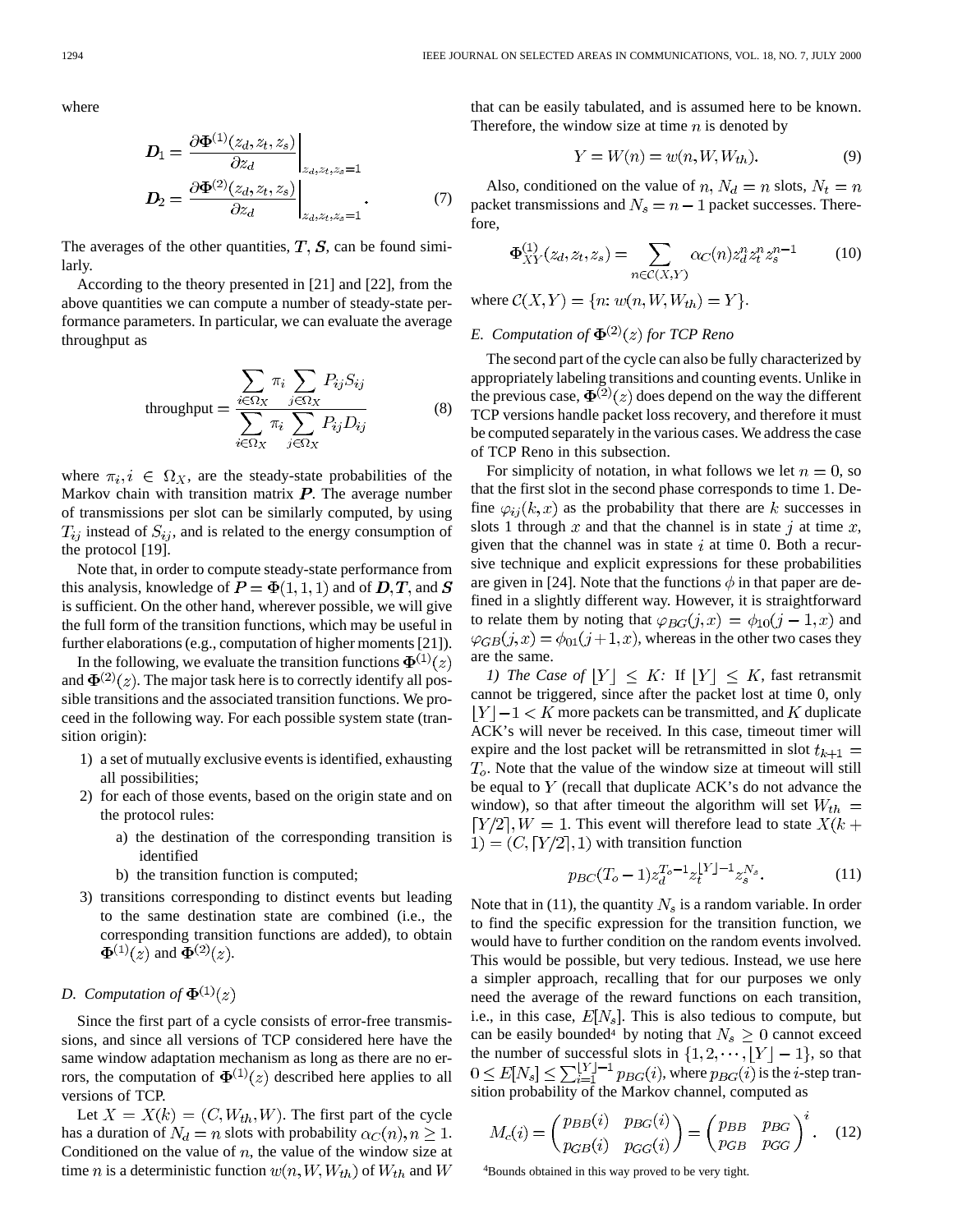*2) The Case of*  $|Y| > K$ : Let us now assume that  $|Y| >$ K. The following two cases can occur.

*Case 1—Fast Retransmit is Not Triggered:* If fewer than K slots in  $\{1, 2, \dots, |Y| - 1\}$  are successful, fast retransmit will not be triggered. The destination values of  $W_{th}$ and W will be as in the previous case. Let  $\mathcal{A}(C, j)$  be the event that there are j successful slots in  $\{1, 2, \dots, |Y| - 1\}$ and that the channel state in slot  $[Y]$  - 1 is C. From the Markov channel characterization, the following probabilities can be derived:  $P[A(G, j)] = \varphi_{BG}(j, [Y] - 1)$  and  $P[A(B, j)] = \varphi_{BB}(j, [\dot{Y}] - 1)$ . The transition function leading from Y to state  $X(k + 1) = (C, [Y/2], 1)$  is then given by

$$
p_{BC}(T_o - \lfloor Y \rfloor) z_d^{T_o - 1} z_t^{\lfloor Y \rfloor - 1} \sum_{j=0}^{K-1} P[\mathcal{A}(B, j)] z_s^{N_s(B, j)}
$$
  
+ 
$$
p_{GC}(T_o - \lfloor Y \rfloor) z_d^{T_o - 1} z_t^{\lfloor Y \rfloor - 1} \sum_{j=1}^{K-1} P[\mathcal{A}(G, j)] z_s^{N_s(G, j)}
$$
(13)

where  $0 \leq N_s(B, j), N_s(G, j) \leq j$  and the two terms account for the two possibilities for the channel state at time  $|Y| - 1$ . The sums are limited to  $K-1$  rather than  $|Y|-1$  since the number of successes must be less than  $K$  for the considered case of fast retransmit not triggered.

*Case 2—Fast Retransmit is Triggered:* If the Kth duplicate ACK is received, fast retransmit is triggered right after the Kth successful slot in  $\{1, 2, \dots, |Y| - 1\}$ . Let  $\mathcal{B}(K)$  be the event that the packet failure at time 0 is followed by  $K$  consecutive successes, and let  $\mathcal{B}(i,\ell_1), K < i < [Y], 0 < \ell_1 \leq K$  be the event that the  $K$ th success occurs at time  $i$  and the first loss after the loss in 0 occurs at time  $\ell_1$  (note that since  $i > K$ , there must be a packet loss before the  $K$ th success). The probabilities of these events are given as follows:

$$
P[\mathcal{B}(K)] = p_{BG} p_{GG}^{K-1}
$$
(14)  
\n
$$
P[\mathcal{B}(i, \ell_1)] = \begin{cases} p_{BB} \varphi_{BG}(K, i-1), \\ \ell_1 = 1; i = K+1, \cdots, \lfloor Y \rfloor - 1 \\ p_{BG} p_{GG}^{\ell_1 - 2} p_{GB} \varphi_{BG}(K - \ell_1 + 1, i - \ell_1), \\ \ell_1 = 2, \cdots, K; i = K+1, \cdots, \lfloor Y \rfloor - 1. \end{cases}
$$
(15)

*Case 2a:* Consider first the occurrence of the event  $\mathcal{B}(K)$ . Since at time K the K<sup>th</sup> duplicate ACK is received, retransmission of that packet is performed in slot  $K + 1$ .

• If this retransmission is successful, the loss recovery phase is successfully completed, and a new cycle starts at time  $K + 2$ . In this case, the destination state is  $X(k + 1) =$  $(G, [Y/2], [Y/2])^5$  and the transition function is given by

$$
P[\mathcal{B}(K)]p_{GG}z_d^{K+1}z_t^{K+1}z_s^{K+1}.
$$
 (16)

• If, on the other hand, the retransmission is a failure, the protocol will stop and wait for an ACK which will never be

 $5$ Note in fact that according to Reno's rules, after the K<sup>th</sup> duplicate ACK is received,  $W_{th}$  is set to half the window size Y, and never changed until at last at successful completion of the loss recovery phase the window size is set equal to  $W_{th} = \lceil Y/2 \rceil$ .

transmitted, and timeout will eventually resolve the deadlock. In this case, according to the TCP Reno rules, upon receiving the  $K$ th duplicate ACK the window size will be updated to  $W' = \min\{[Y/2] + K, W_{\text{max}}\}$ , so that the new state after timeout is  $X(k + 1) = (C, [W'/2], 1)$ , with transition function

$$
P[\mathcal{B}(K)]p_{GB}p_{BC}(T_o - K - 2)z_d^{T_o - 1}z_t^{K+1}z_s^K.
$$
 (17)

Note that the total number of successful transmissions to be counted in this case is  $K$ , since according to the TCP Reno rules, the  $K$  successful transmissions will be eventually acknowledged (when the failed packet is finally transmitted successfully) without being retransmitted (in fact, as long as the failed packet keeps failing, the window size remains equal to 1 and no other packets are transmitted).

*Case 2b:* Consider the occurrence of the event  $\mathcal{B}(i, \ell_1)$ . Successful loss recovery is not possible here, since in TCP Reno, multiple losses in a congestion window lead to deadlock and consequent timeout.

• If the retransmission at time  $i + 1$  is a failure, a behavior similar to the previous case can be observed, i.e., the next cycle will start in state  $X(k + 1) = (C, \lceil W'/2 \rceil, 1)$ , with transition function given by

$$
P[\mathcal{B}(i,\ell_1)]p_{GB}p_{BC}(T_o - i - 2)z_d^{T_o - 1} z_t^{i+1} z_s^{N_s}
$$
 (18)

where  $\ell_1 - 1 \leq N_s \leq K$ . Note, in fact, that the  $\ell_1$  – successful packets consecutively transmitted after the loss at time 0 will be acknowledged (without ever being retransmitted) when that lost packet is eventually received successfully, so that  $\ell_1 - 1 \leq N_s$ . Also, since K packets were successfully transmitted, in the best case they will all be acknowledged without being retransmitted, i.e.,  $N_s \leq$  $K$ .

• On the other hand, if the retransmission at time  $i + 1$  is successful, all packets preceding the one transmitted at time  $\ell_1$  are acknowledged, and the system will timeout at the end of slot  $T_0 + \ell_1 - 1$ . In this case, the window size at that time will be  $W'' = \min\{ [Y/2] + K + 1, W_{\text{max}} \}$  (the ACK for the successful retransmission causes the window to be further increased by one with respect to the previous case), so that the next cycle will start in state  $X(k+1) =$  $(C, \lceil W''/2 \rceil, 1)$  with transition function

$$
P[\mathcal{B}(i,\ell_1)]p_{GG}p_{GC}(T_o + \ell_1 - i - 2) \times z_d^{\ell_1 + T_o - 1} z_t^{i+1} z_s^{N_s}
$$
\n(19)

where  $\ell_1 \leq N_s \leq K + 1$ . Note in fact that, in this case, the number of successes to be counted is at least one more than before, accounting for the successful retransmission at time  $i + 1$ , but cannot be larger than  $K + 1$ .

*3) Transition Functions and*  $\Phi^{(2)}(z)$ : Let  $\mathcal{E}(Y)$  be an exhaustive set of mutually exclusive events associated with transitions from state  $Y(k) = Y$ . Also, let  $d_Y(\cdot) \colon \mathcal{E}(Y) \to \Omega_X$ be a well-defined function, giving the destination state corresponding to each event in  $\mathcal{E}(Y)$ . Note that this requires that events be defined so that the destination is uniquely specified. However, distinct events may lead to the same destination. Also,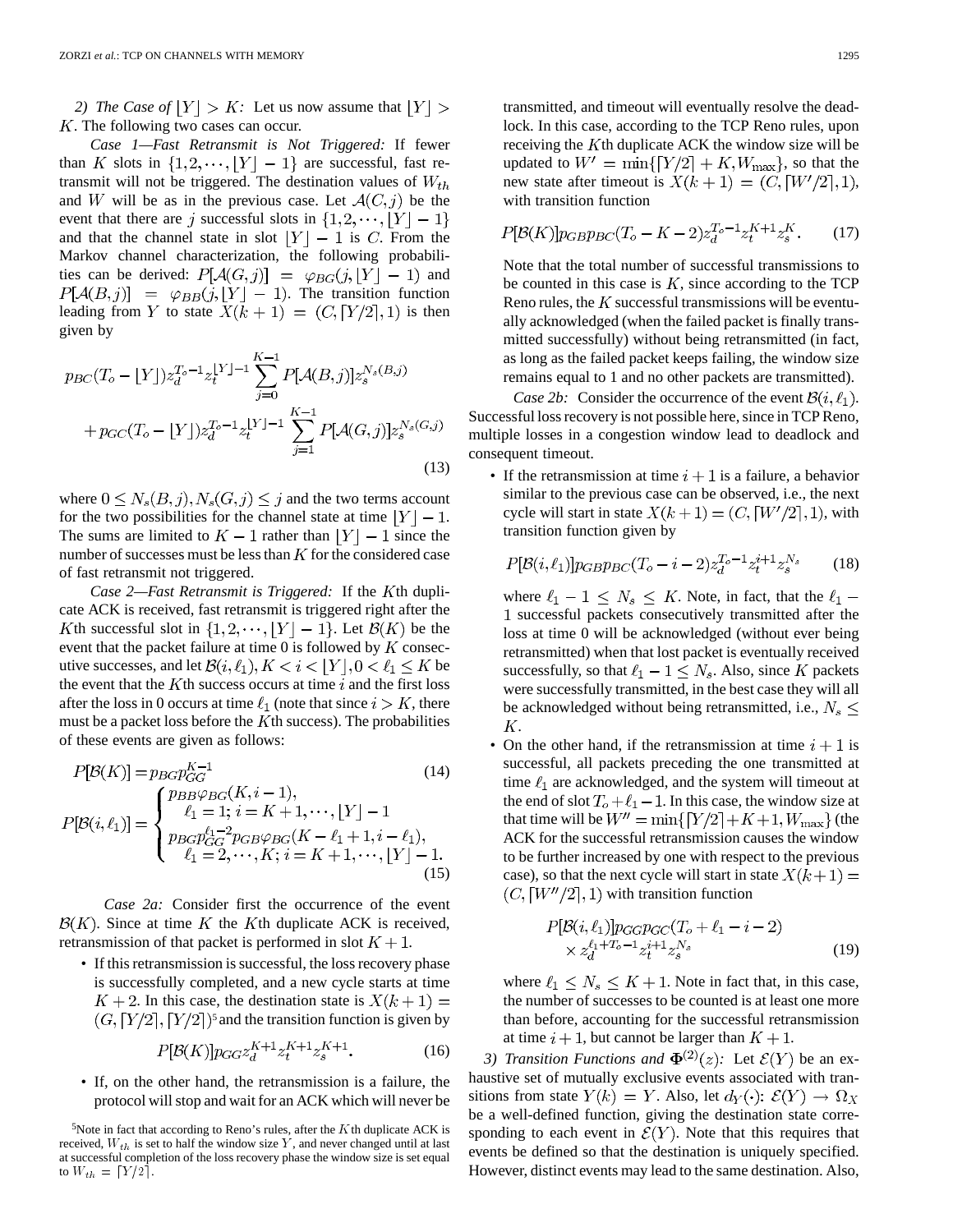let the function  $\psi$  map each event to the corresponding transition function. We can then formally find the  $YX$ -th entry of the transition function matrix  $\mathbf{\Phi}^{(2)}$  as

$$
\Phi_{YX}^{(2)}(z) = \sum_{\mathcal{A} \in \mathcal{D}(X,Y)} \psi(\mathcal{A}) \tag{20}
$$

where  $\mathcal{D}(X,Y) = \{ \mathcal{A} \in \mathcal{E}(Y) : d_Y(\mathcal{A}) = X \}$  is the set of all events leading from  $Y \in \Omega_Y$  to  $X \in \Omega_Y$  during phase two.

# *F. TCP OldTahoe and Tahoe*

In the case of TCP OldTahoe and Tahoe, there is no fast recovery. In Tahoe, once fast retransmit is triggered, regular transmission is resumed, starting from the first unacknowledged packet. In OldTahoe there is no fast retransmit. The sampling rule for the window evolution therefore needs to be changed in these cases. We still consider the instants immediately following timeout. In addition (for Tahoe only), we also consider the instants in which a retransmission due to fast retransmit is performed.

Consider OldTahoe first.  $\Phi^{(1)}(z)$  is found as for TCP Reno. For  $\Phi^{(2)}(z)$ , note that the second part of the cycle, initiated by the loss at time 0, has duration which is deterministically equal to  $T<sub>o</sub>$ , since every loss can only be recovered by timeout. The next cycle then starts in state  $X(k + 1) = (C, [Y/2], 1)$  with transition function

$$
p_{BC}(T_o - 1)z_d^{T_o - 1} z_t^{[Y] - 1} z_s^{N_s}
$$
 (21)

where  $N_s \geq 0$  is upper-bounded by the number of successful slots in  $\{1, 2, \dots, \lfloor Y \rfloor - 1\}$ , so that, in particular,  $0 \le E[N_s] \le$  $\sum_{i=1}^{\lfloor Y \rfloor - 1} p_{BG}(i)$ .

Let us now focus on Tahoe. In this case, again,  $\Phi^{(1)}(z)$  is the same as before. Regarding the computation of  $\mathbf{\Phi}^{(2)}(z)$ , we first observe that all the events considered for TCP Reno and corresponding to no fast retransmit still apply in the case (note, in fact, that Tahoe and Reno differ only *after* fast retransmit is triggered). Therefore, we only need consider here the case in which fast retransmit is triggered, i.e., the case in which the  $K$ th successful transmission occurs at time  $i < |Y|$ . The next cycle then starts in slot  $i + 1$  and in state  $X(k+1) = (G, [Y/2], 1)$ , with transition function

$$
\varphi_{BG}(K,i)z_d^i z_t^i z_s^{N_s} \tag{22}
$$

where  $0 \leq N_s \leq K$ .

### *G. TCP NewReno*

Finally, let us consider TCP NewReno. The only case in which it is different from TCP Reno is when there are multiple losses within the same congestion window and the retransmission performed due to fast retransmit is successful (second bullet of Case 2b above). All other cases are the same as in Reno.

Let us then consider the case in which the loss at time 0 is not followed by  $K$  consecutive successful transmission (Reno and NewReno are different only when *multiple losses* occur). Recall the definition of  $\mathcal{B}(i,\ell_1), K < i < [Y], 0 < \ell_1 \leq K$  as the event that the  $K$ th success occurs at time  $i$  and the first loss after the loss in 0 occurs at time  $\ell_1$ . If the Kth duplicate ACK is received at time  $i > K$ , then besides the first lost packet (at time 0) there are  $i - K$  losses in the window.

*1) Successful Loss Recovery:* If after slot i we have  $i+1-K$ consecutive successes, loss recovery is successfully completed, since at time  $2i+1-K$  the last packet to be lost is successfully retransmitted and the corresponding ACK will acknowledge all outstanding packets. A new cycle will then start at time  $2i +$ 2 – K in state  $X(k + 1) = (G, [Y/2], [Y/2])$ , since the slow start threshold  $W_{th}$ , after being set to  $\lceil Y/2 \rceil$  upon reception of the K<sup>th</sup> duplicate ACK, remains unchanged, and  $W$  is set to  $W_{th}$  upon completion of the loss recovery phase. The transition function corresponding to this event is

$$
P[\mathcal{B}(i,\ell_1)]p_{GG}1^{i+1-K}z_d^{2i+1-K}z_t^{2i+1-K}z_s^{i+1}
$$
 (23)

since all the  $i$  packets transmitted until the  $K$ th duplicate ACK is received, plus the very first loss, are acknowledged when the loss recovery phase is completed.

*2) Unsuccessful Loss Recovery:* Consider now the case in which the loss recovery phase does not end successfully, i.e., after the K<sup>th</sup> duplicate ACK there are less than  $i - K$  consecutive successes. It would be possible to extend the analysis by tracking the exact location of the losses by means of a vector  $(\ell_1, \ell_2, \dots, \ell_{i-K})$ , but this leads potentially to a very complicated analysis. Instead, we propose a bounding technique which has about the same complexity of the analysis previously proposed for Reno.

With probability  $p_{GG}^{j}p_{GB}$ , after the successful retransmission of the first loss, we have exactly  $j$  consecutive good slots, followed by a failure. After the  $j$ th success, the value of the window is given by  $W''' = \min\{[Y/2] + K + 1 + j, W_{\text{max}}\}.$ The initial state of the next cycle corresponds to timeout of the  $(j+2)$ nd loss in the window, since the first  $j+1$  have been successfully retransmitted, and is  $X(k + 1) = (C, [W'''/2], 1)$ . In order to precisely determine the statistics of the exact time at which the cycle starts,  $t_{k+1}$ , and channel state in the slot  $t_{k+1}$  – 1, C, we would need to know in which slot the  $(j+2)$ nd loss was originally transmitted. Instead, we take two bounding approaches.

• Assume that  $C = B$  and that the cycle duration is maximum, i.e.,  $N_d = [Y] - 1 + T_o - 1$  (i.e., the loss which times out occurred right before the  $K$ th success). Also, let  $N_t = 2i - K$  (upper bound) and  $N_s = \ell_1$  (lower bound). This situation clearly corresponds to the worst case for all quantities. Note that the window parameters of the destination state are precisely determined, whereas assuming  $C = B$  certainly leads to a pessimistic estimate. In this case, the transition function is expressed as

$$
P[\mathcal{B}(i,\ell_1)] p_{GG}^{j+1} p_{GB} z_d^{\{Y\}-1+T_o-1} z_t^{2i-K} z_s^{\ell_1}.
$$
 (24)

• On the other hand, we can assume that  $C = G$ , that the cycle duration is minimum, i.e.,  $N_d = \ell_1 + T_o - 1$ , and that  $N_s$  and  $N_t$  are maximum and minimum, respectively, i.e.,  $N_s = i$  and  $N_t = i + 1$ . This corresponds to the best case, and therefore provides an upper bound to the performance. The transition function in this case is

$$
P[\mathcal{B}(i,\ell_1)] p_{GG}^{j+1} p_{GB} z_d^{\ell_1+T_o-1} z_t^{i+1} z_s^i.
$$
 (25)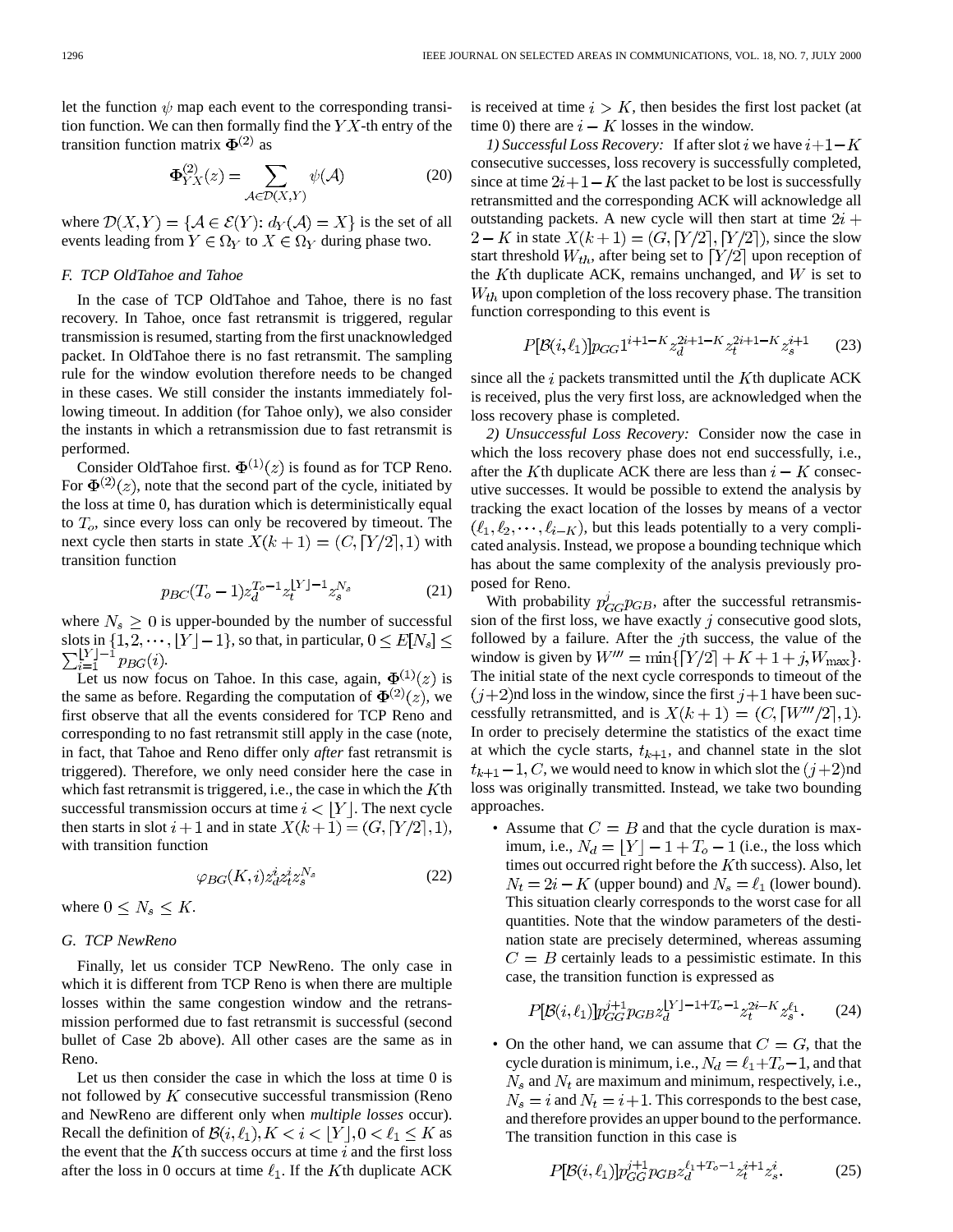Tahoe analysis (iid)

Reno analysis (iid)

· Tahoe simulation (iid)

▲ Reno simulation (iid)

Tahoe analysis (fdT=0.01)

Reno analysis (fdT=0.01)

Tahoe simulation (fdT=0.01)

△ Reno simulation (fdT=0.01)

 $10^{3}$ 

 $1.0$ 

 $0.8$ 

 $0.6$ 

 $0.4$ 

 $0.2$ 

 $0.0\frac{1}{10^{3}}$ 

throughput

Fig. 1. Throughput performance of TCP Reno and Tahoe for i.i.d. and  $f_dT =$ 0.01.  $W_{\text{max}} = 6$ .  $K = 3$ .  $MTO = 100$ . Analysis and simulation.

packet error rate

 $10<sup>1</sup>$ 

The methodology described in Section IV-C can be applied here to find performance bounds.

### V. RESULTS

We now compare the performance of TCP Tahoe, Reno, and NewReno. The OldTahoe version is not considered here because its performance is found to be significantly inferior to that of the other versions [5]. As a concrete example of a channel with memory, we consider the flat Rayleigh fading channel [14], whose error process is approximated by a two-state Markovian chain as described in [12] and [16]. In particular, the degree of memory of the channel directly depends on the normalized value of the Doppler bandwidth,  $f_dT$ , where  $f_d$  is the maximum Doppler shift [14] and  $T$  is the packet duration. For comparison, we also consider a memoryless channel.

The values of the normalized Doppler bandwidth,  $f_dT$ , considered are 0.01, 0.08, and 0.64. At a carrier frequency of 900 MHz and the considered packet duration of about 7.5 ms, an  $f_dT$  value of 0.01 corresponds to a user moving at a speed of about 1.5 km/h (pedestrian user), and an  $f_dT$  value of 0.64 corresponds to a user speed of about 100 km/h (vehicular user). When  $f_dT = 0.01$ , the fading process is very much correlated (e.g., average packet error burst length of 13 packets for  $f_dT = 0.01$  and  $P_E = 0.1$  in Table I) However, when  $f_dT = 0.64$ , the fading is fast and the performance is virtually the same as in the memoryless case (i.i.d. errors).

Fig. 1 shows the throughput of both Reno and Tahoe as a function of the marginal packet error probability  $P_E$ , for the two cases of  $f_dT = 0.01$  and i.i.d. errors. A maximum advertized window size  $W_{\text{max}}$  of 6 packets, minimum timeout MTO of 100 packets, and a fast retransmit threshold  $K$  of 3 are used. Simulation points are also given, showing the accuracy of the analytical approach.

From Fig. 1 we note that for the chosen advertized window size of 6 packets, Reno performs better when packet errors are i.i.d. (i.e., mostly single packet errors) than correlated packet errors (e.g.,  $f_dT = 0.01$ ) at small values of  $P_E$ . This is because at low values of  $P_E$ , i.i.d. errors are dealt with effectively by

Reno's congestion window adaptation algorithm, which is optimized for single packet errors.

Fig. 2. Throughput performance of TCP Reno and Tahoe for i.i.d. and  $f_dT =$  $0.01.$   $W_{\text{max}} = 24.$   $\overline{K} = 3.$   $MTO = 100$ . Analysis and simulation.

In the presence of bursty packet errors, however, two conflicting effects influence the performance. For a given value of the average packet error rate,  $P_E$ , clustered errors correspond to fewer error *events*(each comprising multiple packet errors), and therefore the congestion window is shrunk less frequently than for i.i.d. errors. A second effect takes place depending on the relationship between channel error burstiness and size of the advertized window. In order to trigger a fast retransmit,  $K = 3$  duplicate ACK's must be successfully received after a packet loss. If packet *n* is corrupted by the channel at time t, only  $W(t) - 1$ more packets can be transmitted, with  $W(t) - 1 \leq W_{\text{max}} - 1$ (=5 in this case). Therefore, if  $W(t) - K$  or more packets are also corrupted, then the congestion window will be exhausted before  $K$  duplicate ACK's can be generated. The transmitter will then stop and wait for a timer expiration, i.e., the fast retransmit feature is not triggered. This undesirable event is fairly likely if the channel error burstiness is comparable with the congestion window size.

As can be seen in Fig. 1, for high values of  $P_E$ , the beneficial effect overweighs the negative effect, resulting in better performance for correlated errors than for i.i.d. errors. Also the performances of Reno and Tahoe are almost identical at high  $P_E$  values. On the other hand, for small values of  $P_E$ , the effect of fast retransmit failures may dominate the performance, resulting in degraded performance due to error correlation. This effect can be significant if the channel error burstiness is comparable with the congestion window size (which cannot exceed  $W_{\text{max}}$ ).

For example, in Fig. 1, with a  $W_{\text{max}}$  value of 6 the correlation benefit is not fully exploited for  $f_dT = 0.01$ , where packet error bursts span 13 packets on average for  $P_E = 0.1$  (as given in Table I). In this case, providing a  $W_{\text{max}}$  larger than 13 is beneficial. For Tahoe, this is clearly confirmed by the performance plots for  $W_{\text{max}} = 24$  in Fig. 2, where the  $f_dT = 0.01$ case is found to perform significantly better than the i.i.d. case at all values of  $P_E$ . However, Reno performance is seen to be severely degraded at low  $P_E$  clustered errors, and significantly

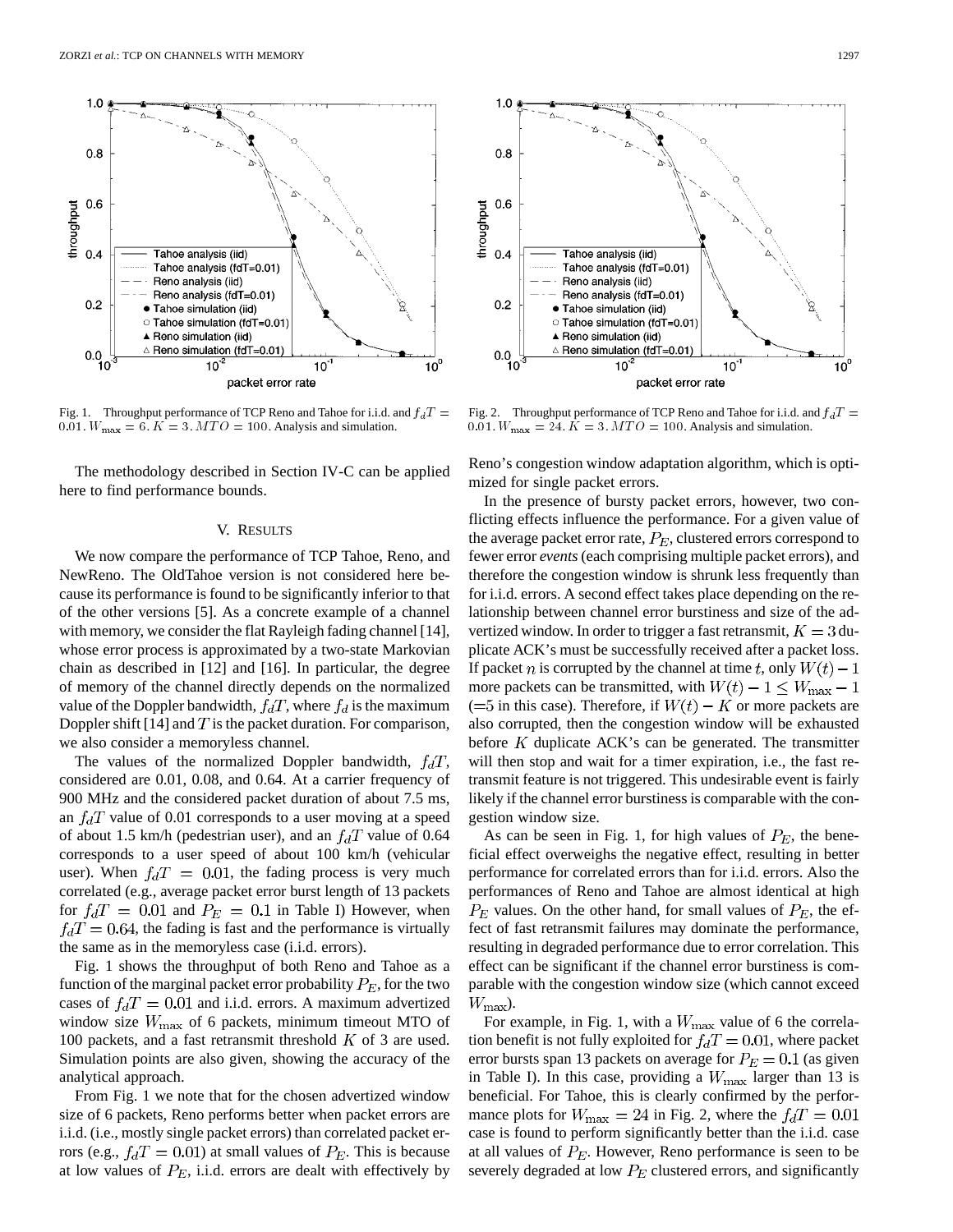

Fig. 3. Throughput performance of TCP NewReno for i.i.d. and  $f_dT = 0.01$ .  $\tilde{W_{\text{max}}} = 6$  and  $24$ .  $\tilde{K} = 3$ .  $MTO = 100$ . Analysis and simulation.



Fig. 4. Throughput comparison of TCP Tahoe and NewReno at different values of  $f_dT$ .  $W_{\text{max}} = 24$ .  $K = 3$ .  $MTO = 100$ . Analysis only.

worse than Tahoe in general. This poor performance of Reno when errors are bursty (multiple errors) is in agreement with earlier *qualitative* predictions in [3].

Fig. 3 gives the performance of NewReno for i.i.d. errors as well as at  $f_dT = 0.01$  for  $W_{\text{max}} = 6$  and 24,  $K = 3$  and  $MTO = 100$  (again, simulation checks have been performed and reported in the graph). As in the case of Tahoe, NewReno also benefits from correlation in packet errors ( $f_dT = 0.01$ ) performance is better than i.i.d. performance), more so when  $W_{\text{max}}$  is large.

Since TCP Reno is not appropriate for use on correlated fading channels, it is therefore not considered further. A performance comparison of TCP NewReno with TCP Tahoe under different degrees of correlation in the fading process for  $W_{\text{max}} = 24, MTO = 100$ , and  $K = 3$ , is given in Fig. 4 (for clarity, simulation marks are not included in this and the following figures). Since both Tahoe and NewReno follow loss recovery procedures different from that of Reno, they both exhibit substantial increase in the mean congestion window width at loss instants when  $f_dT = 0.01$  compared to the i.i.d.



Fig. 5. Throughput performance of TCP Tahoe at different values of fast retransmit threshold,  $K(1, 2, 3)$  at  $f_dT = 0.01$  and i.i.d.  $W_{\text{max}} = 24$ .  $MTO = 100$ . Analysis only.



Fig. 6. Throughput performance of TCP NewReno at different values of fast retransmit threshold,  $K(1, 2, 3)$  at  $f_dT = 0.01$  and i.i.d.  $W_{\text{max}} = 24$ .  $MTO = 100$ . Analysis only.

case. This essentially translates into increased throughput in slow fading compared to i.i.d. fading as can be seen from Fig. 4. Also, conforming to the results reported in [5], with i.i.d. packet errors, TCP NewReno is found to perform better than TCP Tahoe at low and medium values of  $P_E$ , because of its recovery optimization to single packet errors. At high values of  $P_E$ , however, Tahoe and NewReno exhibit similar performance. As in i.i.d. errors, NewReno is found to perform better than Tahoe in correlated errors as well, but only at large values of  $f_dT$  (e.g.,  $f_dT = 0.08, 0.64$ ). However, as the value of  $f_dT$  is decreased, the difference between NewReno and Tahoe diminishes. For example, when  $f_dT = 0.01$  NewReno and Tahoe exhibit almost identical performance.

The effect of varying the fast retransmit threshold,  $K$ , on the Tahoe and NewReno versions of TCP for i.i.d. and  $f_dT = 0.01$ is shown in Figs. 5 and 6. Throughput curves are plotted for  $K = 1, 2, 3$ . It is observed that, in i.i.d. errors, the performance with  $K = 1$  is better than with  $K = 3$ . However, when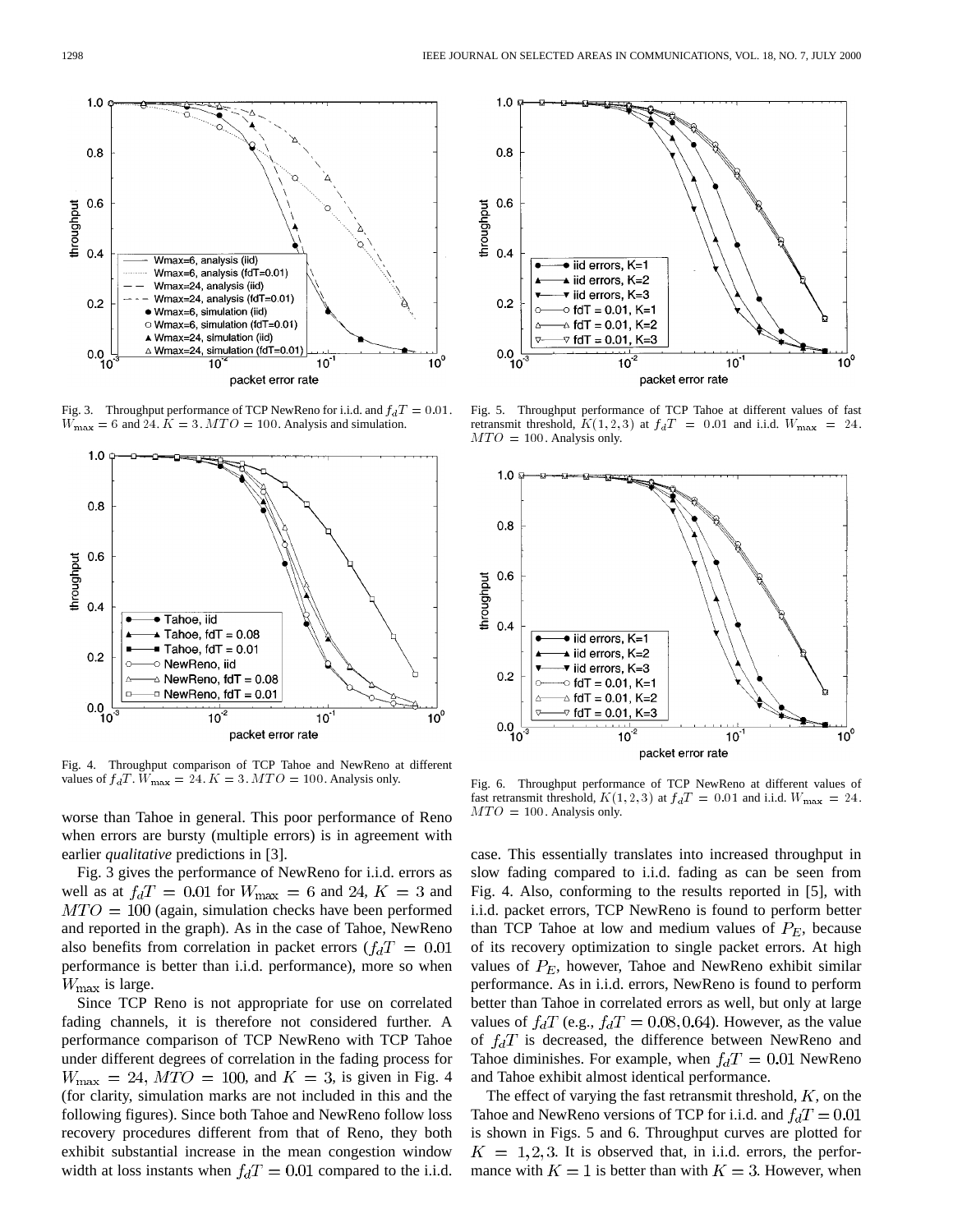$f_dT = 0.01$ , there is practically no benefit from going from  $K = 3$  to  $K = 1$ , both for Tahoe and NewReno. Hence newer versions of TCP like TCP Vegas, which propose to retransmit at the instance of the receipt of the first duplicate ACK itself (i.e.,  $K = 1$ ), may not benefit from such modifications on highly correlated wireless fading channels. The use of selective ACK's (SACK TCP [3]) has been proposed as a more promising variation. However, it is worth noting that in the environment under consideration, where instantaneous feedback is assumed, SACK TCP and TCP NewReno behave identically, and therefore the results presented for TCP NewReno apply to SACK TCP as well.

As previously mentioned, the proposed analysis could be used to assess the energy consumption performance of various TCP versions. For example, by looking at Fig. 2 in the horizontal direction, one can note that Tahoe and Reno under correlated fading conditions achieve throughput 0.9 at average error rates which are about one order of magnitude apart. Since from Table I we see that a decrease of an order of magnitude of the average error rate corresponds to a 10 dB increase of the fading margin, these results indicate that in these conditions Tahoe may be ten times more energy efficient than Reno, which is a very significant result. The energy efficiency issue is addressed in detail in [19].

Finally, the impact of ACK delays and losses has also been investigated by ns simulation in order to assess the accuracy of our assumption of instantaneous and error-free feedback. What we found is that for ACK delays of up to 2 slots and for ACK error rates better than 0.01, there is essentially no difference in performance compared to the ideal case. In a local wireless environment, the roundtrip times are such that one or two slots cover all practical cases. Also, ACK's are usually protected against errors, so that assuming an error rate better than 0.01 does not seem too restrictive. For more general scenarios, including the important case of connections with large bandwidth-delay product, the analysis presented in this paper is to be extended.

### VI. SUMMARY

We proposed a new analytical approach to computing the performance of TCP, which enabled us to study the bulk throughput of TCP Tahoe, Reno, and NewReno over wireless fading links with memory. We considered a scenario where large blocks of data are to be transferred from a base station to a mobile terminal over a 1.5 Mbps wireless link having negligible bandwidthdelay product. We showed that, as long as sufficiently large advertized window sizes are used, the burstiness in the packet errors on the wireless link caused by slow multipath fading significantly affects the throughput performance of TCP compared to i.i.d. packet errors. More specifically, in correlated errors, TCP Tahoe and New Reno have larger throughput, whereas the throughput of TCP Reno (which is not recommended in this environment) may be significantly worse. We further showed that in such slow fading scenarios, NewReno performs no better than Tahoe in general, mainly due to the high degree of correlation in the fading process. Based on the results for different values of the fast retransmit parameter  $K$ , it may also be argued that other enhanced versions of TCP (such as Vegas) may not offer any significant improvement on highly correlated wireless fading channels. This fact, together with the observation that TCP performance depends significantly on the channel error correlation, leads us to our final conclusion. A clever design of the lower layers that preserves error correlations (naturally present on wireless links because of the fading behavior) could be an attractive alternative to the development or the use of more complex TCP algorithms. Results for the energy consumption performance of the protocols show that, unlike throughput, this metric may be very sensitive to the TCP version used and on the protocol parameters [19].

Topics of ongoing investigation include the study of the effect of using a link-layer FEC/ARQ scheme, and the effect of other physical layer parameters (e.g., packet size) on the overall TCP performance. Other performance metrics besides throughput (e.g., delay) are also being considered [23].

### **APPENDIX**

## QUANTIZATION OF THE WINDOW SIZE

The window size at time  $n$ , denoted with  $Y$ , is a real number in general, due to the  $1/W$  increment rule during the congestion avoidance phase. In order to select an appropriate set to represent the value of  $Y$ , observe that what matters for the future evolution of the protocol are the two quantities  $|Y|$  (which counts how many more packets can be transmitted) and  $\lceil Y/2 \rceil$  (which determines the value of the window size and window threshold after loss recovery).

Therefore, any two values of  $Y$  which result in the same values of the above two quantities do not need to be distinguished in  $\Omega_Y$ . It can be seen that the following partition on the real numbers between 1 and  $W_{\text{max}}$  (the possible values of the window size) satisfies this constraint:  $[1,2); \{2\}; (2,3); \{3,4\}; \{4\}, \cdots, (W_{\text{max}} - 2, W_{\text{max}} - 1),$  $[W_{\text{max}} - 1, W_{\text{max}}), W_{\text{max}}\}$ , where  $W_{\text{max}}$  has been assumed even. In this case, the size of  $\Omega_Y$  is equal to  $3W_{\text{max}}/2 - 1$ .

#### **REFERENCES**

- [1] W. R. Stevens, *TCP/IP Illustrated, Volume 1*. Reading, MA: Addison-Wesley, 1994.
- [2] T. V. Lakshman and U. Madhow, "The performance of TCP/IP for networks with high bandwidth-delay products and random loss," *IEEE/ACM Trans. Networking*, pp. 336–350, June 1997.
- [3] K. Fall and S. Floyd, "Comparisons of Tahoe, Reno, and Sack TCP," manuscript, ftp://ftp.ee.lbl.gov, Mar. 1996.
- [4] O. Ait-Hellal and E. Altman, "Analysis of TCP Vegas and TCP Reno," in *Proc. IEEE ICC'97*, 1997.
- [5] A. Kumar, "Comparative performance analysis of versions of TCP in a local network with a lossy link," *ACM/IEEE Trans. Networking*, Aug. 1998.
- [6] H. Balakrishnan, V. N. Padmanabhan, S. Seshan, and R. H. Katz, "A comparison of mechanisms for improving TCP performance over wireless links," *ACM/IEEE Trans. Networking*, Dec. 1997.
- [7] A. DeSimone, M. C. Chuah, and O. C. Yue, "Throughput performance of transport layer protocols over wireless LANs," in *Proc. IEEE Globecom'93*, Dec. 1993, pp. 542–549.
- [8] L. S. Brakmo and L. L. Peterson, "TCP Vegas: End to end congestion avoidance on a global internet," *IEEE J. Select. Areas Commun.*, vol. 13, pp. 1465–1480, Oct. 1995.
- [9] R. Caceres and L. Iftode, "Improving the performance of reliable transport protocols in mobile computing environments," *IEEE J. Select. Areas Commun.*, vol. 13, pp. 850–857, June 1995.
- [10] H. Balakrishnan, S. Seshan, E. Amir, and R. H. Katz, "Improving TCP/IP performance over wireless networks," in *Proc. 1st Int. Conf. Mobile Computing Networking*, Nov. 1995.